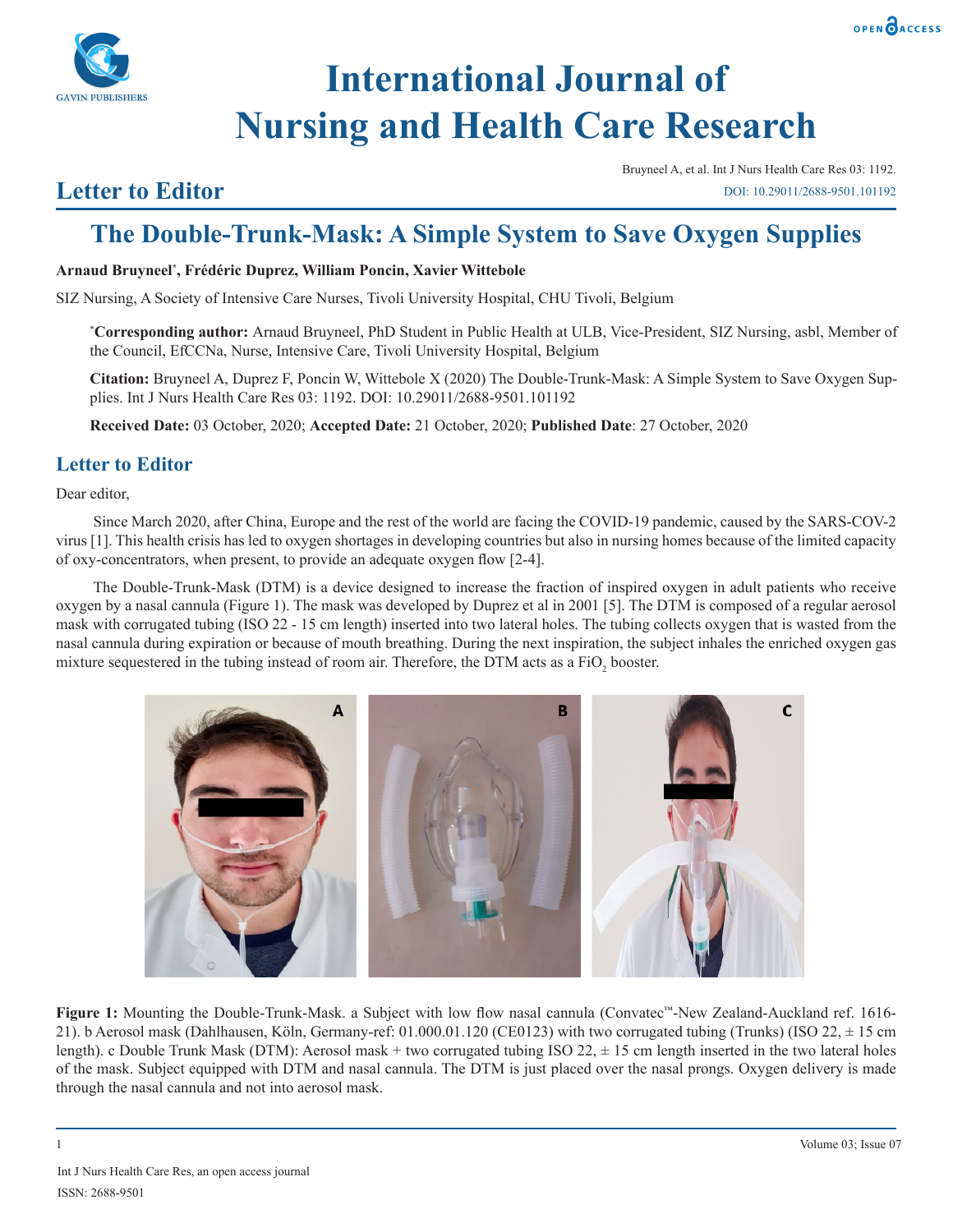**Citation:** Bruyneel A, Duprez F, Poncin W, Wittebole X (2020) The Double-Trunk-Mask: A Simple System to Save Oxygen Supplies. Int J Nurs Health Care Res 03: 1192. DOI: 10.29011/2688-9501.101192

When the DTM is placed above low-flow or high-flow nasal cannula and the oxygen output is not modified; the  $PaO_2$  increases without clinical impact on the  $PaCO<sub>2</sub>$  in patients hospitalized in intensive care [6,7]. In the same vein, a recent publication also showed that, for an identical oxygen saturation, the DTM can be used to reduce de oxygen output by 50% on average in COVID-19 patients hospitalized in COVID-19 wards [8] (Table 1).

| Author,<br>year | <b>Study type</b>                                      | <b>Patients</b>                                                    | Comparison                         | <b>Findings</b>                                                                                                                             |
|-----------------|--------------------------------------------------------|--------------------------------------------------------------------|------------------------------------|---------------------------------------------------------------------------------------------------------------------------------------------|
| $[7]$           | Prospective multi-<br>center Crossover in ICU          | 15 patients with AHRF, FiO,<br>$0.78 \pm 0.14$                     | <b>HFNC</b> vs<br>$HNEC + DTM$     | PaO <sup>2</sup> : $68 \pm 14$ mm Hg vs $85 \pm 22$ mm Hg (p <<br>.001) and did not affect PaCO <sub>2</sub> (p.18)                         |
| [6]             | Prospective Crossover<br>in ICU                        | 15 hypoxemic patients with<br>oxygen (flow: $5 \pm 3$ L/min)       | $NC$ vs $NC +$<br><b>DTM</b>       | PaO <sub>2</sub> : $60 \pm 7$ mmHg vs $90 \pm 14$ mmHg (p< .001)<br>and PaCO <sub>2</sub> : $39 \pm 5$ mmHg to $42 \pm 6$ mmHg (p <<br>.001 |
| [8]             | Prospective Crossover<br>in conventional care<br>units | 11 COVID-19 patients with<br>oxygen flow between 4 and 15<br>L/min | Standard<br>oxygen vs NC<br>$+DTM$ | Oxygen flow: 5 [4-8] L/min vs 1.5 [1.5-4] L/min<br>$(p = .003)$                                                                             |
|                 |                                                        |                                                                    |                                    | $ICU_1$ Intensive Caro Unit AUDE: equip hypoxemic requirement foilure UNEC: Uigh flow need connule DTM: Double Trunk Mosk mean $\pm$        |

ICU: Intensive Care Unit, AHRF: acute hypoxemic respiratory failure, HNFC: High-flow nasal cannula, DTM: Double-Trunk-Mask, mean ± standard deviation, NC: nasal cannulas, median [p25-p75].

**Table 1:** Clinical studies using the DTM.

Other practical issues are associated with the use of the DTM. First, this patent-free system is easy to assemble and inexpensive since all disposables are readily found in various clinical settings. Second, if required, performing a nebulization is facilitated because a regular aerosol mask composes the whole mask. Third, if the patient removes the DTM, he conserves at least a source of oxygen through the nasal cannulas. In view of the above considerations, in Belgium, the use of the DTM has been integrated in a stepby-step algorithm for oxygenation of hospitalized patients with COVID-19 by the Federal Agency for Medicines and Health Products [9]. This health crisis has highlighted the lack of and the need for oxygen, so we believe that this mask may be a part of the solutions to these problems.

#### **References**

- 1. Cucinotta D, Vanelli M (2020) WHO Declares COVID-19 a Pandemic. Acta Bio Medica Atenei Parmensis 91: 157-160.
- 2. Fraser B (2020) COVID-19 strains remote regions of Peru. The Lancet 395: 1684.
- 3. Thornton J (2020) Covid-19: Care homes in Belgium and Spain had "Alarming living conditions," says MSF report. BMJ m3271.
- 4. World Health Organization (2020) Oxygen sources and distribution for COVID-19 treatment centres: interim guidance.
- 5. Duprez F, Laghmiche A, Trimpont FV, Gatera E, Bodur G (2001) Clinical Evaluation of New Ways of Administration of Oxygen: Tusk Mask II and Double Trunk Mask. Prehospital and Disaster Medicine 16: S23-S23.
- 6. Duprez F, Cocu S, Legrand A, Brimioulle S, Mashayekhi S, et al. (2020) Improvement of arterial oxygenation using the double trunk mask above low flow nasal cannula: a pilot study. Journal of Clinical Monitoring and Computing.
- 7. Duprez F, Bruyneel A, Machayekhi S, Droguet M, Bouckaert Y, et al. (2019) The Double-Trunk Mask Improves Oxygenation During High-Flow Nasal Cannula Therapy for Acute Hypoxemic Respiratory Failure. Respiratory Care 64: 908-914.
- 8. Poncin W, Baudet L, Reychler G, Duprez F, Liistro G, et al. (2020) Impact of an Improvised System on Preserving Oxygen Supplies in Patients with COVID-19. Archivos de Bronconeumología, S0300289620302544.
- 9. Agence fédérale des médicaments et des produits de santé (2020) Prise en charge et traitement respiratoires pour les patients COVID-19 hospitalisés.